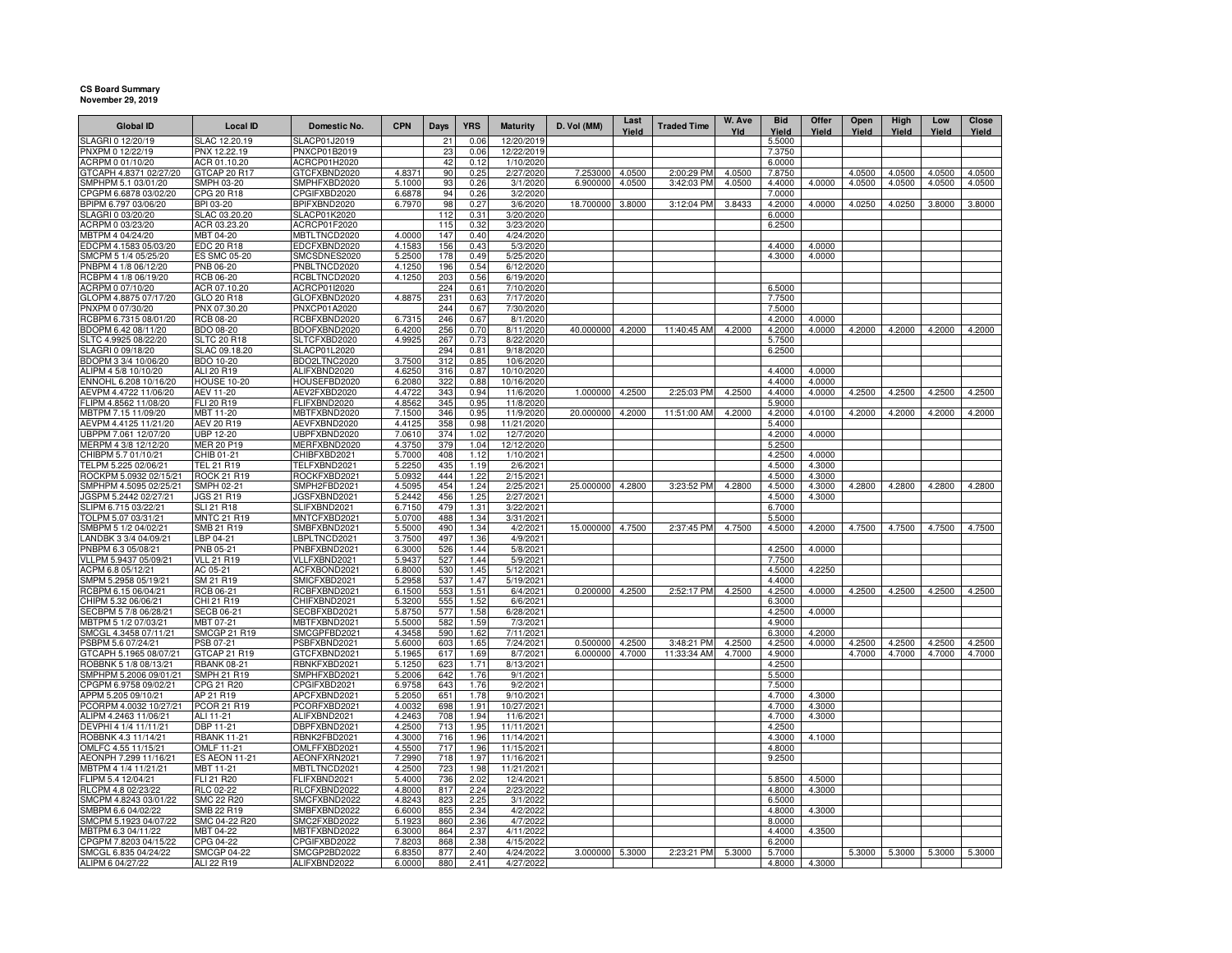| <b>Global ID</b>                               | <b>Local ID</b>                 | Domestic No.                 | <b>CPN</b>       | Days         | <b>YRS</b>   | <b>Maturity</b>         | D. Vol (MM)      | Last<br>Yield | <b>Traded Time</b> | W. Ave<br>Yld | <b>Bid</b><br>Yield | Offer<br>Yield | Open<br>Yield | High<br>Yield | Low<br>Yield | <b>Close</b><br>Yield |
|------------------------------------------------|---------------------------------|------------------------------|------------------|--------------|--------------|-------------------------|------------------|---------------|--------------------|---------------|---------------------|----------------|---------------|---------------|--------------|-----------------------|
| ALIPM 4 1/2 04/29/22                           | ALI 22 4.5                      | ALI2FXBD2022                 | 4.5000           | 882          | 2.42         | 4/29/2022               | 5.000000         | 4.4000        | 3:35:13 PM         | 4.4000        | 4.8000              | 4.3000         | 4.4000        | 4.4000        | 4.4000       | 4.4000                |
| PSBPM 3 1/2 04/30/22                           | PSB 04-22                       | PSBLTNCD2022                 | 3.5000           | 883          | 2.42         | 4/30/2022               |                  |               |                    |               |                     |                |               |               |              |                       |
| SMPHPM 6.2223 05/17/22                         | <b>SMPH 05-22</b>               | SMPHFXBD2022                 | 6.2223           | 900          | 2.46         | 5/17/2022               |                  |               |                    |               | 4.8000              |                |               |               |              |                       |
| CHIBPM 3 1/4 05/18/22                          | CHIB 05-22                      | CHIBLTNC2022                 | 3.2500           | 901          | 2.47         | 5/18/2022               |                  |               |                    |               |                     |                |               |               |              |                       |
| SLTC 5.5796 05/22/22<br>JBPPM 6 06/03/22       | <b>SLTC 22 R20</b><br>JBP 06-22 | SLTCFXBD2022<br>JBPFXBND2022 | 5.5796<br>6.0000 | 905<br>917   | 2.48<br>2.51 | 5/22/2022<br>6/3/2022   |                  |               |                    |               | 4.8000<br>4.4000    | 4.3000         |               |               |              |                       |
| PNBPM 3 1/4 06/06/22                           | PNB 06-22                       | PNBLTNCD2022                 | 3.2500           | 920          | 2.52         | 6/6/2022                |                  |               |                    |               |                     |                |               |               |              |                       |
| ENNOHL 6.131 07/16/22                          | <b>HOUSE 22 R20</b>             | HOUSEFBD2022                 | 6.1310           | 960          | 2.63         | 7/16/2022               |                  |               |                    |               | 7.2500              |                |               |               |              |                       |
| SMPM 6.9442 07/16/22                           | SM 22 R19                       | SMICFXBD2022                 | 6.9442           | 960          | 2.63         | 7/16/2022               |                  |               |                    |               | 4.8000              | 4.2000         |               |               |              |                       |
| AEVPM 5.0056 08/06/22                          | AEV 22 R20                      | AEVFXBND2022                 | 5.0056           | 981          | 2.69         | 8/6/2022                |                  |               |                    |               | 4.8000              | 4.3000         |               |               |              |                       |
| FLIPM 5.3567 08/20/22                          | FLI 22 R20                      | FLIFXBND2022                 | 5.3567           | 995          | 2.72         | 8/20/2022               | 0.500000         | 4.5000        | 10:21:16 AM        | 4.5000        | 6.2500              | 4.5000         | 4.5000        | 4.5000        | 4.5000       | 4.5000                |
| EWPM 4 09/21/22<br>PNBPM 3 3/4 10/27/22        | EW 09-22<br>PNB 10-22           | EWBLTNCD2022<br>PNB2LTNC2022 | 4.0000<br>3.7500 | 1027<br>1063 | 2.81<br>2.91 | 9/21/2022<br>10/27/2022 |                  |               |                    |               |                     |                |               |               |              |                       |
| AUBPM 4 5/8 11/07/22                           | AUB 11-22                       | AUBFXBND2022                 | 4.6250           | 1074         | 2.94         | 11/7/2022               |                  |               |                    |               | 4.4500              |                |               |               |              |                       |
| RCBPM 4.426 11/13/22                           | <b>RCB 11-22</b>                | RCBFXBND2022                 | 4.4260           | 1080         | 2.96         | 11/13/2022              |                  |               |                    |               | 4.4260              |                |               |               |              |                       |
| CHIBPM 3.65 12/02/22                           | CHIB 12-22                      | CHIB2LTN2022                 | 3.6500           | 1099         | 3.01         | 12/2/2022               |                  |               |                    |               |                     |                |               |               |              |                       |
| ROBBNK 4 1/8 12/16/22                          | <b>RBANK 12-22</b>              | RBANKLTN2022                 | 4.1250           | 1113         | 3.05         | 12/16/2022              |                  |               |                    |               |                     |                |               |               |              |                       |
| SMCGL 5 3/8 12/22/22                           | <b>SMCGP 22 R20</b>             | SMCGPFBD2022                 | 5.3750           | 1119         | 3.06         | 12/22/2022              | 1.000000         | 4.7700        | 2:29:57 PM         | 4.7700        | 6.7000              |                | 4.7700        | 4.7700        | 4.7700       | 4.7700                |
| LIPM 5.0496 01/07/23                           | CPI 01-23 R20                   | CPIFXBND2023                 | 5.0496           | 1135         | 3.11         | 1/7/2023                |                  |               |                    |               | 5.6000              |                |               |               |              |                       |
| RCBPM 3 3/4 02/11/23<br>BDOPM 3 5/8 02/18/23   | RCB 02-23<br>BDO 02-23          | RCBLTNCD2023<br>BDOLTNCD2023 | 3.7500<br>3.6250 | 1170<br>1177 | 3.20<br>3.22 | 2/11/2023<br>2/18/202   |                  |               |                    |               |                     |                |               |               |              |                       |
| GTCAPH 5.0937 02/27/23                         | GTCAP 23 R20                    | GTCFXBND2023                 | 5.0937           | 1186         | 3.25         | 2/27/2023               |                  |               |                    |               | 8.2500              |                |               |               |              |                       |
| SMPHPM 5.663 03/01/23                          | SMPH 23 R21                     | SMPHFXBD2023                 | 5.6630           | 1188         | 3.25         | 3/1/202                 |                  |               |                    |               | 6.0000              |                |               |               |              |                       |
| SMCPM 6 1/4 03/19/23                           | SMC 23 R21                      | SMCFXBND2023                 | 6.2500           | 1206         | 3.30         | 3/19/2023               |                  |               |                    |               | 4.9000              | 4.3500         |               |               |              |                       |
| MBTPM 4 1/2 04/24/23                           | MBT 04-23                       | MBTFXBND2023                 | 4.5000           | 1242         | 3.40         | 4/24/202                |                  |               |                    |               | 4.5000              |                |               |               |              |                       |
| PNBPM 3 7/8 04/26/23                           | PNB 04-23                       | PNBLTNCD2023                 | 3.8750           | 1244         | 3.41         | 4/26/2023               |                  |               |                    |               |                     |                |               |               |              |                       |
| EDCPM 4.7312 05/03/23                          | EDC 23 R19                      | EDCFXBND2023                 | 4.7312           | 1251         | 3.43         | 5/3/2023                | 20.000000 4.5100 |               | 2:54:28 PM         | 4.5100        | 4.9000              |                | 4.5100        | 4.5100        | 4.5100       | 4.5100                |
| ECBPM 3 7/8 05/08/23<br>BPIPM 3 3/4 05/24/23   | SECB 05-23                      | SECBLTNC2023                 | 3.8750<br>3.7500 | 1256<br>1272 | 3.44         | 5/8/202                 |                  |               |                    |               |                     |                |               |               |              |                       |
| ACPM 3.92 07/07/23                             | BPI 05-23<br>AC 23 R22          | BPILTNCD2023<br>ACFXBOND2023 | 3.9200           | 1316         | 3.48<br>3.60 | 5/24/2023<br>7/7/2023   | 6.000000 4.9250  |               | 2:26:40 PM         | 4.9625        | 5.7500              |                | 5.0000        | 5.0000        | 4.9250       | 4.9250                |
| SMCGL 4.7575 07/11/23                          | <b>SMCGP 23 R21</b>             | SMCGPFBD2023                 | 4.7575           | 1320         | 3.61         | 7/11/2023               |                  |               |                    |               | 6.7000              |                |               |               |              |                       |
| GLOPM 5.2792 07/17/23                          | GLO 23 R20                      | GLOFXBND2023                 | 5.2792           | 1326         | 3.63         | 7/17/2023               |                  |               |                    |               | 4.9000              |                |               |               |              |                       |
| SMCGL 6 3/4 08/17/23                           | SMCGP 08-23 R21                 | SMCGP2BD2023                 | 6.7500           | 1357         | 3.72         | 8/17/2023               | 4.000000 5.4700  |               | 3:56:04 PM         | 5.4775        | 7.5750              |                | 5.5000        | 5.5000        | 5.4700       | 5.4700                |
| UBPPM 4 3/8 08/21/23                           | <b>UBP 08-23</b>                | UBPLTNCD2023                 | 4.3750           | 1361         | 3.73         | 8/21/2023               |                  |               |                    |               |                     |                |               |               |              |                       |
| MBTPM 3 1/2 09/19/23                           | MBT 09-23                       | MBTLTNCD2023                 | 3.5000           | 1390         | 3.81         | 9/19/2023               |                  |               |                    |               |                     |                |               |               |              |                       |
| ALIPM 7.0239 10/05/23<br>ALIPM 3.8915 10/07/23 | ALI 23 R21<br>ALI 23 R22        | ALI2FXBD2023<br>ALIFXBND2023 | 7.0239<br>3.8915 | 1406<br>1408 | 3.85<br>3.86 | 10/5/2023<br>10/7/2023  |                  |               |                    |               | 6.0000<br>5.9250    |                |               |               |              |                       |
| PCORPM 4.5219 10/27/23                         | <b>PCOR 23 R21</b>              | PCORFXBD2023                 | 4.5219           | 1428         | 3.91         | 10/27/2023              | 4.640000         | 4.7000        | 9:45:53 AM         | 4.7000        | 7.5000              |                | 4.7000        | 4.7000        | 4.7000       | 4.7000                |
| SECBPM 4 1/2 11/02/23                          | <b>SECB 11-23</b>               | SECB2LTN2023                 | 4.5000           | 1434         | 3.93         | 11/2/2023               |                  |               |                    |               |                     |                |               |               |              |                       |
| BDOPM 4 3/8 11/07/23                           | <b>BDO 11-23</b>                | BDO2LTNC2023                 | 4.3750           | 1439         | 3.94         | 11/7/2023               | 1.000000         | 4.2560        | 11:39:03 AM        | 4.2560        |                     |                | 4.2560        | 4.2560        | 4.2560       | 4.2560                |
| FLIPM 5.4333 11/08/23                          | FLI 23 R20                      | FLIFXBND2023                 | 5.4333           | 1440         | 3.94         | 11/8/2023               |                  |               |                    |               | 5.5000              |                |               |               |              |                       |
| AEONPH 7.695 11/16/23                          | <b>ES AEON 11-23</b>            | AEONFXRN2023                 | 7.6950           | 1448         | 3.96         | 11/16/2023              |                  |               |                    |               | 9.5000              |                |               |               |              |                       |
| AEVPM 4.6188 11/21/23                          | AEV 23 R20                      | AEVFXBND2023<br>EWBLTNCD2023 | 4.6188<br>4.6250 | 1453<br>1469 | 3.98<br>4.02 | 11/21/2023<br>12/7/2023 |                  |               |                    |               | 6.2500              |                |               |               |              |                       |
| WPM 4 5/8 12/07/23<br>SMPM 5.159 12/09/23      | EW 12-23<br>SM 23 R21           | SMICFXBD2023                 | 5.1590           | 1471         | 4.03         | 12/9/2023               | 5.000000         | 5.0000        | 9:46:56 AM         | 5.0000        | 4.8500              | 4.3500         | 5.0000        | 5.0000        | 5.0000       | 5.0000                |
| VLLPM 8 12/21/23                               | <b>VLL 23 R21</b>               | VLLFXBND2023                 | 8.0000           | 1483         | 4.06         | 12/21/2023              |                  |               |                    |               | 7.0000              |                |               |               |              |                       |
| CHIBPM 4.55 01/12/24                           | CHIB 01-24                      | CHIBLTNC2024                 | 4.5500           | 1505         | 4.12         | 1/12/2024               |                  |               |                    |               |                     |                |               |               |              |                       |
| ROBBNK 4 7/8 01/16/24                          | <b>RBANK 01-24</b>              | RBANKLTN2024                 | 4.8750           | 1509         | 4.13         | 1/16/2024               |                  |               |                    |               |                     |                |               |               |              |                       |
| DCPM 6.1458 01/24/24                           | <b>FDC 24 R21</b>               | FDCFXBND2024                 | 6.1458           | 1517         | 4.15         | 1/24/2024               |                  |               |                    |               | 6.2500              |                |               |               |              |                       |
| APPM 7.5095 01/25/24                           | AP 24 R22                       | APCFXBND2024                 | 7.5095           | 1518         | 4.16         | 1/25/2024               |                  |               |                    |               | 5.7000              |                |               |               |              |                       |
| ALIPM 5 01/30/24<br>TELPM 5.2813 02/06/24      | ALI 24 R20<br><b>TEL 24 R21</b> | ALIFXBND2024<br>TELFXBND2024 | 5.0000<br>5.2813 | 1523<br>1530 | 4.17<br>4.19 | 1/30/2024<br>2/6/2024   |                  |               |                    |               | 5.0000<br>6.7500    | 4.3500         |               |               |              |                       |
| PSBPM 5 02/09/24                               | PSB 02-24                       | PSBLTNCD2024                 | 5.0000           | 1533         | 4.20         | 2/9/2024                |                  |               |                    |               |                     |                |               |               |              |                       |
| JGSPM 5.3 02/27/24                             | <b>JGS 24 R20</b>               | JGSFXBND2024                 | 5.3000           | 1551         | 4.25         | 2/27/2024               |                  |               |                    |               | 6.7500              |                |               |               |              |                       |
| SMCPM 5.284 03/01/24                           | <b>SMC 24 R22</b>               | SMCFXBND2024                 | 5.2840           | 1554         | 4.26         | 3/1/2024                |                  |               |                    |               | 7.0000              |                |               |               |              |                       |
| STIEPM 5.8085 03/23/24                         | STIESG 24 R22                   | STIGFXBD2024                 | 5.808            | 1576         | 4.32         | 3/23/2024               |                  |               |                    |               | 6.1500              |                |               |               |              |                       |
| MEGPM 5.3535 03/28/24                          | MEG 24 R22                      | MEGFXBND2024                 | 5.3535           | 1581         | 4.33         | 3/28/2024               | 4.300000         | 6.1500        | 9:49:40 AM         | 6.1500        | 6.2500              |                | 6.1500        | 6.1500        | 6.1500       | 6.1500                |
| RCBPM 5 1/2 03/28/24<br>TOLPM 5 1/2 03/31/24   | RCB 03-24<br><b>MNTC 24 R21</b> | RCBLTNCD2024<br>MNTCFXBD2024 | 5.5000<br>5.5000 | 1581<br>1584 | 4.33<br>4.34 | 3/28/2024<br>3/31/2024  |                  |               |                    |               | 7.0000              |                |               |               |              |                       |
| SMBPM 6 04/02/24                               | SMB 24 R21                      | SMBFXBND2024                 | 6.0000           | 1586         | 4.34         | 4/2/2024                |                  |               |                    |               | 8.2500              |                |               |               |              |                       |
| MBTPM 5 3/8 04/04/24                           | MBT 04-24                       | MBT2LTNC2024                 | 5.3750           | 1588         | 4.35         | 4/4/2024                |                  |               |                    |               |                     |                |               |               |              |                       |
| PBC 5 5/8 04/08/24                             | <b>PBCOM 04-24</b>              | PBCOMLTN2024                 | 5.6250           | 1592         | 4.36         | 4/8/2024                |                  |               |                    |               |                     |                |               |               |              |                       |
| PCORPM 7.8183 04/19/24                         | <b>PCOR 24 R22</b>              | PCORFXBD2024                 | 7.8183           | 1603         | 4.39         | 4/19/2024               | 22.300000        | 5.6500        | 2:43:54 PM         | 5.6387        | 5.3000              |                | 5.5400        | 5.6500        | 5.5400       | 5.6500                |
| SMCGL 7.1783 04/24/24                          | SMCGP 04-24 R22                 | SMCGP2BD2024                 | 7.1783           | 1608         | 4.40         | 4/24/2024               |                  |               |                    |               | 5.1500              |                |               |               |              |                       |
| SMPHPM 5.1683 05/18/24                         | SMPH 05-24 R22                  | SMPH2FBD2024                 | 5.1683           | 1632         | 4.47         | 5/18/2024               |                  |               |                    |               | 5.2000              |                |               |               |              |                       |
| SMPM 5.6125 05/19/24<br>AEVPM 6.0157 06/18/24  | SM 24 R21<br><b>AEV 24 R23</b>  | SMICFXBD2024<br>AEVFXBND2024 | 5.6125<br>6.015  | 163<br>166   | 4.47<br>4.55 | 5/19/2024<br>6/18/2024  |                  |               |                    |               | 5.6000<br>5.6000    |                |               |               |              |                       |
| MBTPM 3 7/8 07/20/24                           | MBT 07-24                       | MBTLTNCD2024                 | 3.8750           | 1695         | 4.64         | 7/20/2024               |                  |               |                    |               |                     |                |               |               |              |                       |
| FPM 6.0952 07/21/24                            | DD 24 R22                       | DDFXBOND2024                 | 6.0952           | 1696         | 4.64         | 7/21/2024               |                  |               |                    |               | 7.9000              | 6.0950         |               |               |              |                       |
| GTCAPH 5 5/8 08/07/24                          | GTCAP 24 R21                    | GTCFXBND2024                 | 5.6250           | 1713         | 4.69         | 8/7/2024                |                  |               |                    |               | 8.7500              |                |               |               |              |                       |
| VLLPM 5.7512 08/08/24                          | <b>VLL 24 R23</b>               | VLLFXBND2024                 | 5.7512           | 1714         | 4.69         | 8/8/2024                |                  |               |                    |               | 7.1250              |                |               |               |              |                       |
| PNBPM 5 3/4 08/27/24                           | PNB 08-24                       | PNBLTNCD2024                 | 5.7500           | 1733         | 4.75         | 8/27/2024               |                  |               |                    |               |                     |                |               |               |              |                       |
| SMPHPM 5.7417 09/01/24                         | <b>SMPH 24 R21</b>              | SMPHFXBD2024                 | 5.7417           | 1738         | 4.76         | 9/1/2024                |                  |               |                    |               | 6.0000              |                |               |               |              |                       |